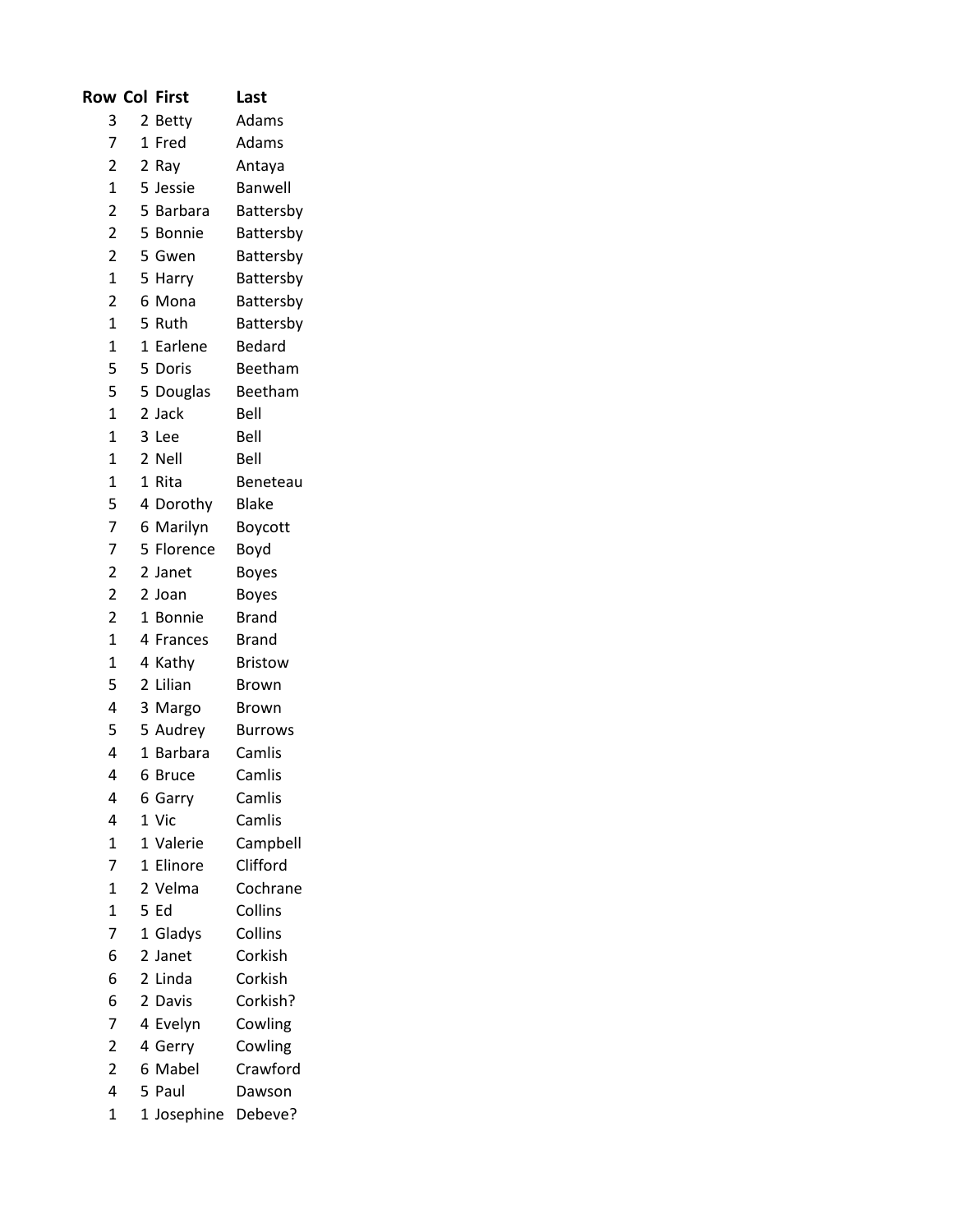| 2                        | 2              | Laura              | <b>DeGuire</b> |
|--------------------------|----------------|--------------------|----------------|
| 2                        |                | 2 Roger            | <b>DeGuire</b> |
| $\overline{1}$           |                | 3 Andre            | <b>DeKlerk</b> |
| $\overline{1}$           |                | 3 Johnny           | <b>DeKlerk</b> |
| $\overline{1}$           |                | 2 Pete             | <b>DeKlerk</b> |
| $\mathbf{1}$             |                | 2 Rita             | <b>DeKlerk</b> |
| 1                        |                | 3 Robert           | DeKlerk        |
|                          |                | 2 Edythe           | Durbin         |
| $\frac{5}{7}$            |                | 4 Fred             | Earl           |
| 5                        | $\overline{2}$ | Rose               | Easson         |
| 5                        |                | 2 Pearl            | Eglin          |
| 6                        |                | 5 Evelyn           | Eldridge       |
| $\overline{c}$           |                | 4 Elaine           | Fairbairn      |
| 5                        |                | 6 Elizabeth        | Fairbairn      |
| $\overline{2}$           |                | 4 George           | Fairbairn      |
| 4                        |                | 5 Marion           | Fairbairn      |
| 4                        | 5              | Roy                | Fairbairn      |
| $\overline{\mathbf{c}}$  |                | 4 Ila              | Farough        |
| $\overline{\mathbf{c}}$  | 4              | Milt               | Farough        |
| 5                        |                | 2 Eva              | Ferguson       |
| $\overline{\phantom{a}}$ |                | 4 Lilian           | Fitzgerald     |
| $\overline{\mathbf{4}}$  |                | 2 Jennie Lynr Ford |                |
| 7                        |                | 2 Maryann          | Fox            |
| $\mathbf 1$              | 4              | <b>Bernie</b>      | Frith          |
| 2                        |                | 2 Catherine        | Frith          |
| 7                        |                | 6 Fleda            | Frith          |
| 5                        |                | 6 Ida              | Frith          |
| 3                        |                | 1 Janet            | Frith          |
| 5                        |                | 3 Janet            | Frith          |
| $\overline{2}$           |                | 1 Margaret         | Frith          |
| $\overline{\mathbf{c}}$  | 1              | Patricia           | Frith          |
| 6                        | 1              | Percy              | Frith          |
| 7                        | 4              | Marg               | Gale?          |
| $\frac{5}{7}$            | 4              | Vina               | Gauthier       |
|                          |                | 2 Alice            | Graham         |
| 4                        |                | 2 Edyth            | Graham         |
| $\overline{7}$           |                | 6 Jean             | Grant          |
| 5                        | 1              | Catherine          | Greaves        |
| $\overline{5}$           |                | 3 Gladys           | Greaves        |
| 6                        | $\mathbf 1$    | Ivan               | Greaves        |
| 6                        | $\mathbf{1}$   | John               | Greaves        |
| 7                        |                | 3 Judy             | Greaves        |
| 5                        | 3              | Laura              | Greaves        |
| 3                        |                | 6 Daisy            | Gullick        |
| 3                        | 6              | Emily              | Gullick        |
| 3                        | 6              | Frank              | Gullick        |
| 3                        | 6.             | Len                | Gullick        |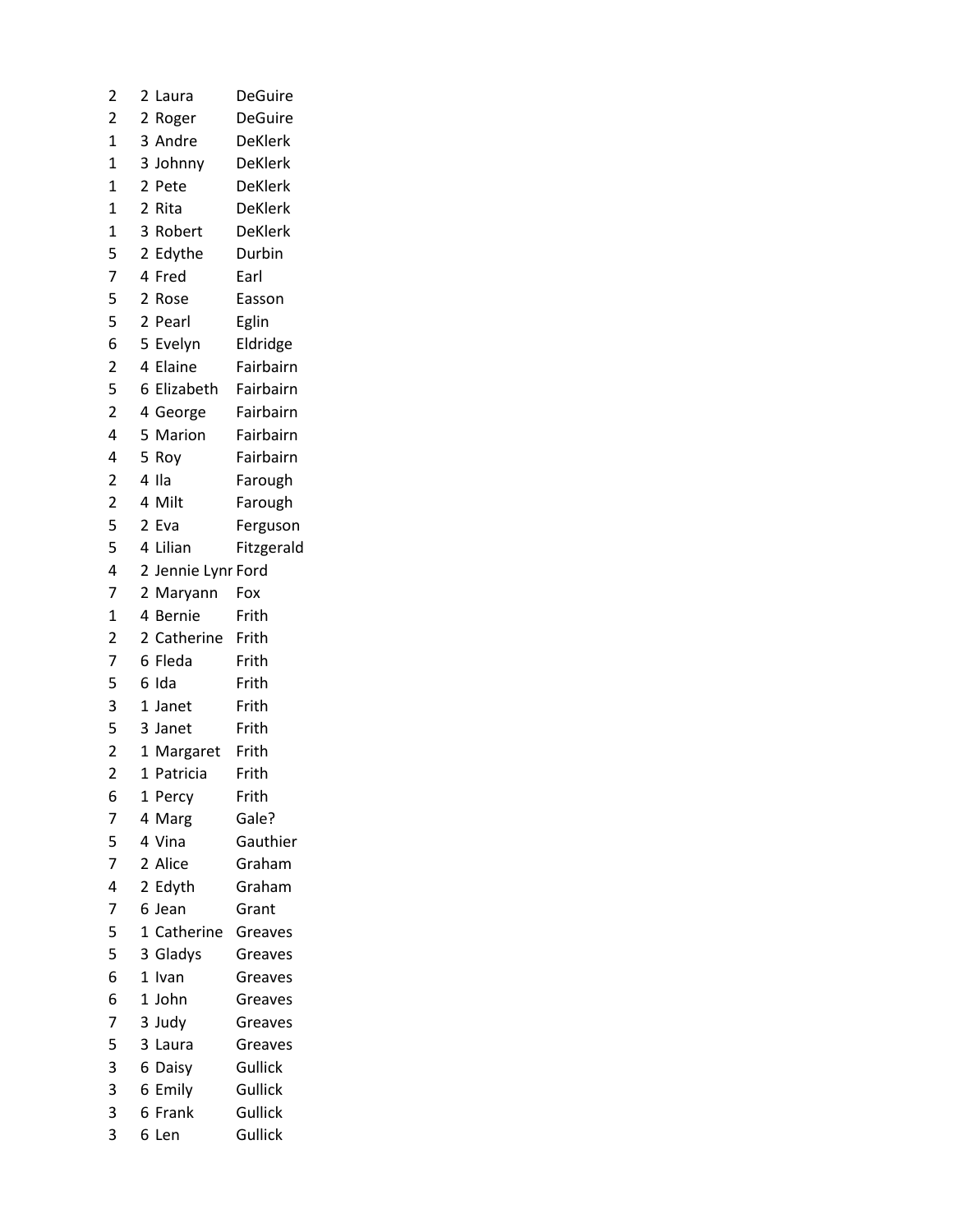| 3                       |   | 6 Mary              | Gullick         |
|-------------------------|---|---------------------|-----------------|
| 1                       | 5 | Kevin               | Hall            |
| 3                       |   | 3 Bob               | Harrow          |
| 2                       |   | 2 Agnes             | Hartley         |
| 4                       |   | 2 Kathy             | Haug            |
| $\overline{2}$          |   | 4 Bill              | <b>Henricks</b> |
| 3                       |   | 2 Bob               | <b>Henricks</b> |
| $\overline{c}$          |   | 4 Herb              | <b>Henricks</b> |
| 7                       | 1 | Laura               | <b>Henricks</b> |
| 6                       |   | 2 Lee               | Hepple          |
| 6                       |   | 2 Marion            | Hepple          |
| 6                       |   | 2 George            | Hepple?         |
| 2                       |   | 6 Bob               | Hergott         |
| 2                       |   | 6 Yvonne            | Hergott         |
| $\overline{1}$          |   | 5 Ann               | Herridge        |
| $\overline{1}$          |   | 5 Eleanor           | Herridge        |
| 3                       |   | 4 Joe               | Hibbert         |
| 3                       |   | 4 Edna              | Hibbert?        |
| 5                       |   | 1 Dorothy           | <b>Hicks</b>    |
| 6                       |   | 5 Evelyn            | <b>Hicks</b>    |
| $\overline{\mathbf{c}}$ |   | 3 Jack              | <b>Hicks</b>    |
| $\overline{2}$          |   | 3 Keith             | <b>Hicks</b>    |
| 4                       |   | 5 Mabel             | <b>Hicks</b>    |
| $\overline{2}$          |   | 3 Margaret          | <b>Hicks</b>    |
| 4                       |   | 5 Ray               | <b>Hicks</b>    |
| $\overline{\mathbf{c}}$ |   | 3 Sandra            | <b>Hicks</b>    |
| 6                       |   | 4 Amy               | Hill            |
| 7                       |   | 4 Bill              | Hill            |
| $\mathbf 1$             |   | 2 Jean              | Hill            |
| 6                       |   | 4 Peggy             | Hill            |
| 4                       |   | 4 William D         | Hill            |
| 7                       |   | 1 Florence          | Holland         |
| 6                       | 3 | Joan                | Howard          |
| 7                       |   | 2 Graydon           | Howe            |
| 7                       |   | 2 Sarah             | Howe            |
| 7                       |   | 2 Wellington Howe   |                 |
| 3                       |   | 5 Bob               | Hughes          |
| 3                       |   | 5 Molly             | Hughes          |
| 5                       |   | 4 Geraldine         | Irwin           |
| 4                       |   | 4 Al                | Jessop          |
| 6                       |   | 3 Carson            | Jessop          |
| 3                       |   | 5 Mary              | Jessop          |
| 4                       |   | 4 Opal              | Jessop          |
| 4                       |   | 2 Bill              | Johnson         |
| $\overline{1}$          |   | 3 Geraldine         | Johnson         |
| 2                       |   | 2 Joyce             | Johnson         |
| 1                       |   | 4 Peggy Ann Johnson |                 |
|                         |   |                     |                 |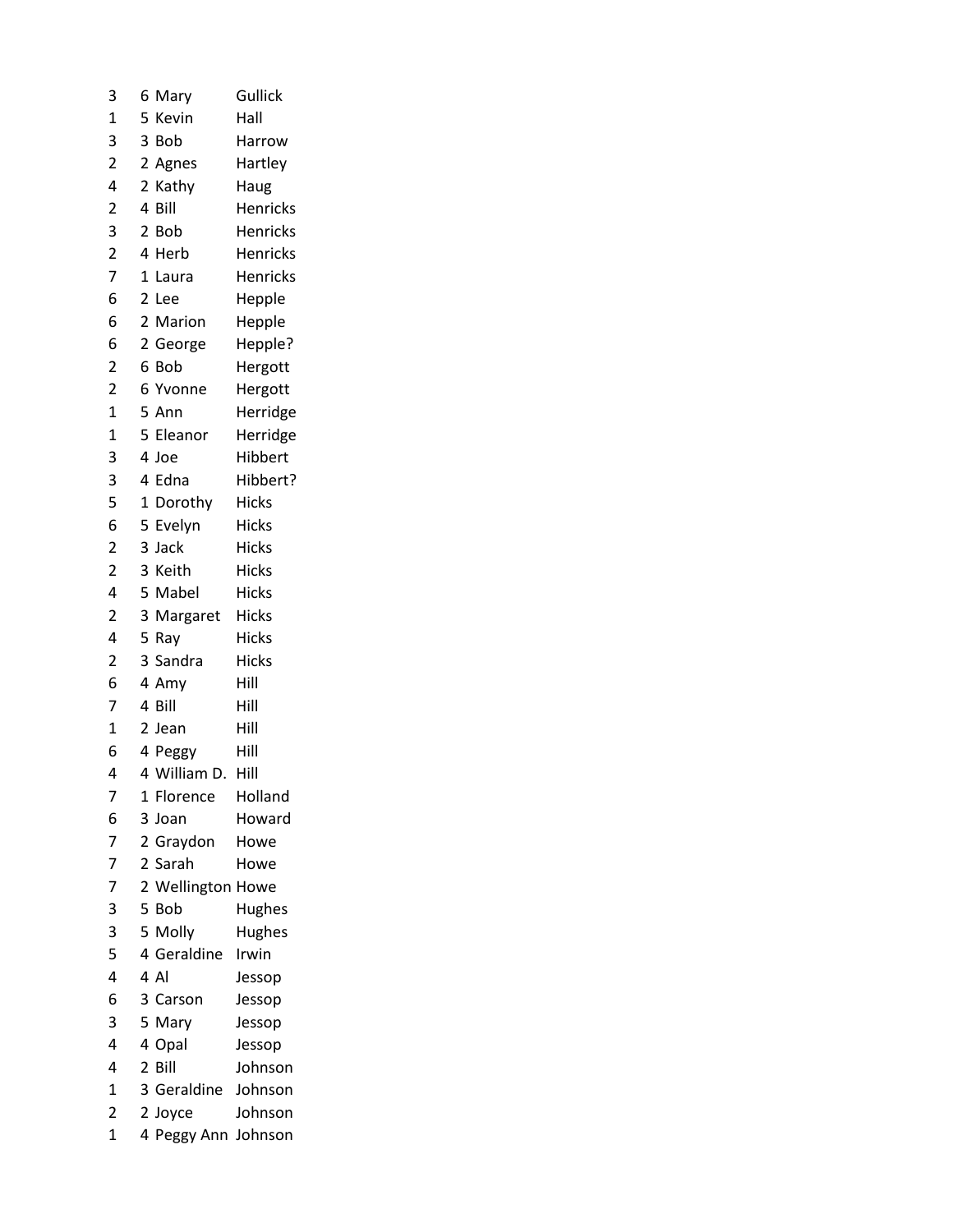| 5                       | 4 Marguerite Kavanagh |             |
|-------------------------|-----------------------|-------------|
| 7                       | 4 Ben                 | Kerr        |
| 4                       | 6 George              | Kerr        |
| 4                       | 1 Joan                | Kerr        |
| 3                       | 3 Norma               | Kerr        |
| 4                       | 4 Bill                | Kurry       |
| 3                       | 1 Marylin             | Lafond      |
| $\overline{1}$          | 1 Annette             | LaFramboise |
| 6                       | 2 Annie               | Law         |
| 6                       | 2 George              | Law         |
| 5                       | 5 Pauline             | LeClair     |
| $\mathbf{1}$            | $\mathbf 1$<br>Milly  | Lecoca      |
| 7                       | 5 Norma               | Lehrbass    |
| 7                       | 5 Robert              | Lehrbass    |
| $\mathbf{1}$            | 6 Brian               | Lemire      |
| 7                       | 3 Bruce               | Lemire      |
| $\overline{\mathbf{c}}$ | 5 Eddie               | Lemire      |
| $\overline{2}$          | 5 Eunice              | Lemire      |
| $\overline{\mathbf{c}}$ | 5 Shelley             | Lemire      |
| 4                       | 1 Dorothy             | Lennon      |
| 4                       | 1 Percy               | Lennon      |
| 7                       | 1 Amanda              | Levi        |
| 5                       | 1 Cindy               | Libby       |
| $\overline{c}$          | 3 Fred                | Libby       |
| $\overline{c}$          | 3 Shirley             | Libby       |
| 3                       | 2 Violet              | Libby       |
| $\overline{7}$          | 1 Wilfred             | Libby       |
| 3                       | 3 Agnes               | Little      |
| 3                       | 1 Connie              | Little      |
| 4                       | 6 Dawn                | Little      |
| 3                       | 3<br>Donna            | Little      |
| 4                       | 1<br>Emma             | Little      |
| 4                       | 1<br>Erin             | Little      |
| 4                       | 6 Joan                | Little      |
| 4                       | 4 Jos. L.             | Little      |
| 4                       | Kathy<br>6            | Little      |
| 3                       | 3<br>Leonard          | Little      |
| 4                       | $\mathbf 1$<br>Lloyd  | Little      |
| 4                       | 6 Megan               | Little      |
| 4                       | 6<br>Megan            | Little      |
| 7                       | 3<br>Patti            | Little      |
| 7                       | 3<br>Phillip          | Little      |
| 4                       | 6<br>Robert           | Little      |
| 4                       | 6<br>Wayne            | Little      |
| 7                       | 5<br>Helen            | Lowe        |
| 5                       | 2 Lillian             | Mackay      |
| 4                       | 3 Annie               | Mackenzie   |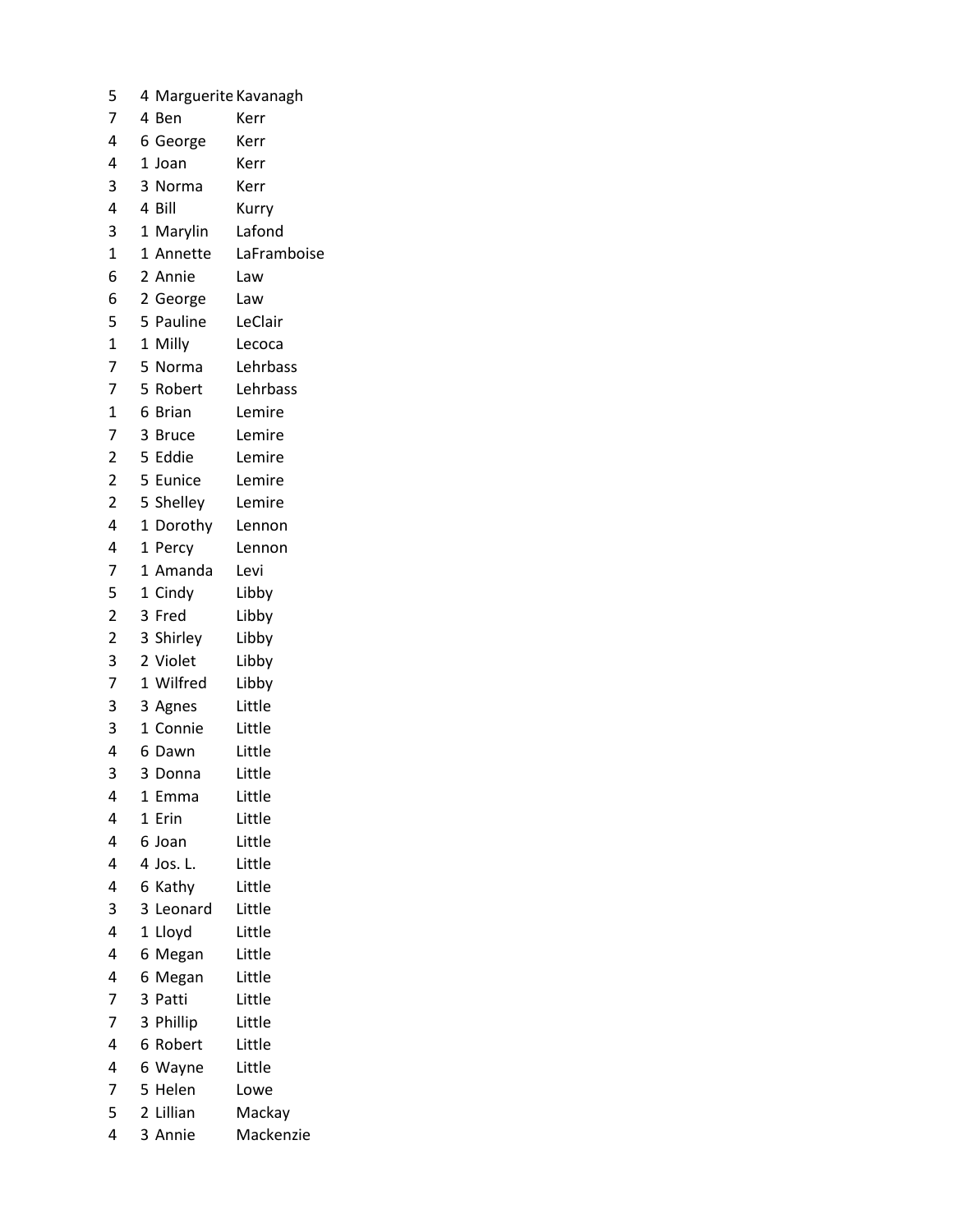| 5                       | 6<br>Beverly                 | Mackenzie        |
|-------------------------|------------------------------|------------------|
| $\overline{c}$          | 4<br>Bob                     | Mackenzie        |
| 7                       | 3<br>Clara                   | Mackenzie        |
| 4                       | 5<br>Cliff                   | Mackenzie        |
| 5                       | 6<br>Colleen                 | Mackenzie        |
| 3                       | $\overline{1}$<br>Collette   | Mackenzie        |
| 3                       | $\overline{2}$<br>Collette   | Mackenzie        |
| 3                       | $\overline{2}$<br>Craid      | Mackenzie        |
| 7                       | $\overline{1}$<br>Darryl     | Mackenzie        |
| 7                       | 4<br>Doug                    | Mackenzie        |
| 7                       | 5<br>Doug                    | Mackenzie        |
| 4                       | 5<br>Ethel                   | Mackenzie        |
| 5                       | 6<br>Gayle                   | Mackenzie        |
| 4                       | 3<br>George                  | Mackenzie        |
| $\mathbf{1}$            | 2<br>Harriet                 | Mackenzie        |
| 3                       | 3<br>Kathy                   | Mackenzie        |
| 3                       | 3<br>Keith                   | Mackenzie        |
| 7                       | 6<br>Kevin                   | Mackenzie        |
| 4                       | 4<br>Laurie                  | Mackenzie        |
| $\overline{c}$          | 6<br>Linda                   | Mackenzie        |
| 3                       | 2<br>Marcy                   | Mackenzie        |
| 7                       | 1<br>Murray                  | Mackenzie        |
| $\overline{1}$          | 6<br>Nelson                  | Mackenzie        |
| 7                       | 5<br>Sue                     | Mackenzie        |
| $\overline{c}$          | 4<br>Tom                     | Mackenzie        |
| $\overline{c}$          | 4<br>Violet                  | Mackenzie        |
| 4                       | 4<br><b>Betty</b>            | MacLean          |
| 4                       | 4<br>Doug                    | MacLean          |
| 6                       | 3<br>Deanna                  | MacRae           |
| 3                       | 5<br>Mac                     | MacRae           |
| 6                       | 5<br>Sylvia                  | Malenfant        |
| 1                       | 5<br>Hazel                   | Marshall         |
| 5                       | 3 Archie                     | Matier           |
| 6                       | $\mathbf{1}$<br>Helen        | Matier           |
| 6                       | 5<br>Carrie                  | Maynard          |
| 6                       | 5<br>Roger                   | Maynard          |
| 3                       | 6<br>Bea                     | McCarthy         |
| 3                       | 6<br>Carl                    | McCarthy         |
| $\overline{1}$          | 1<br>Gerald                  | McQuarrie        |
| 7                       | 2<br>Noreen                  | <b>McQuarrie</b> |
| 5                       | 4<br>Roxie                   | <b>McQuarrie</b> |
| 7                       | 2 Sharon                     | <b>McQuarrie</b> |
| $\overline{\mathbf{c}}$ | 6<br>Leanne                  | Miller           |
| $\overline{\mathbf{c}}$ | 5 Thelma                     | Miller           |
| $\overline{\mathbf{3}}$ | 2<br>Mabel                   | Monro?           |
| 5                       | 1A                           | Munro            |
| 5                       | $\mathbf{1}$<br><b>Bruce</b> | Munro            |
|                         |                              |                  |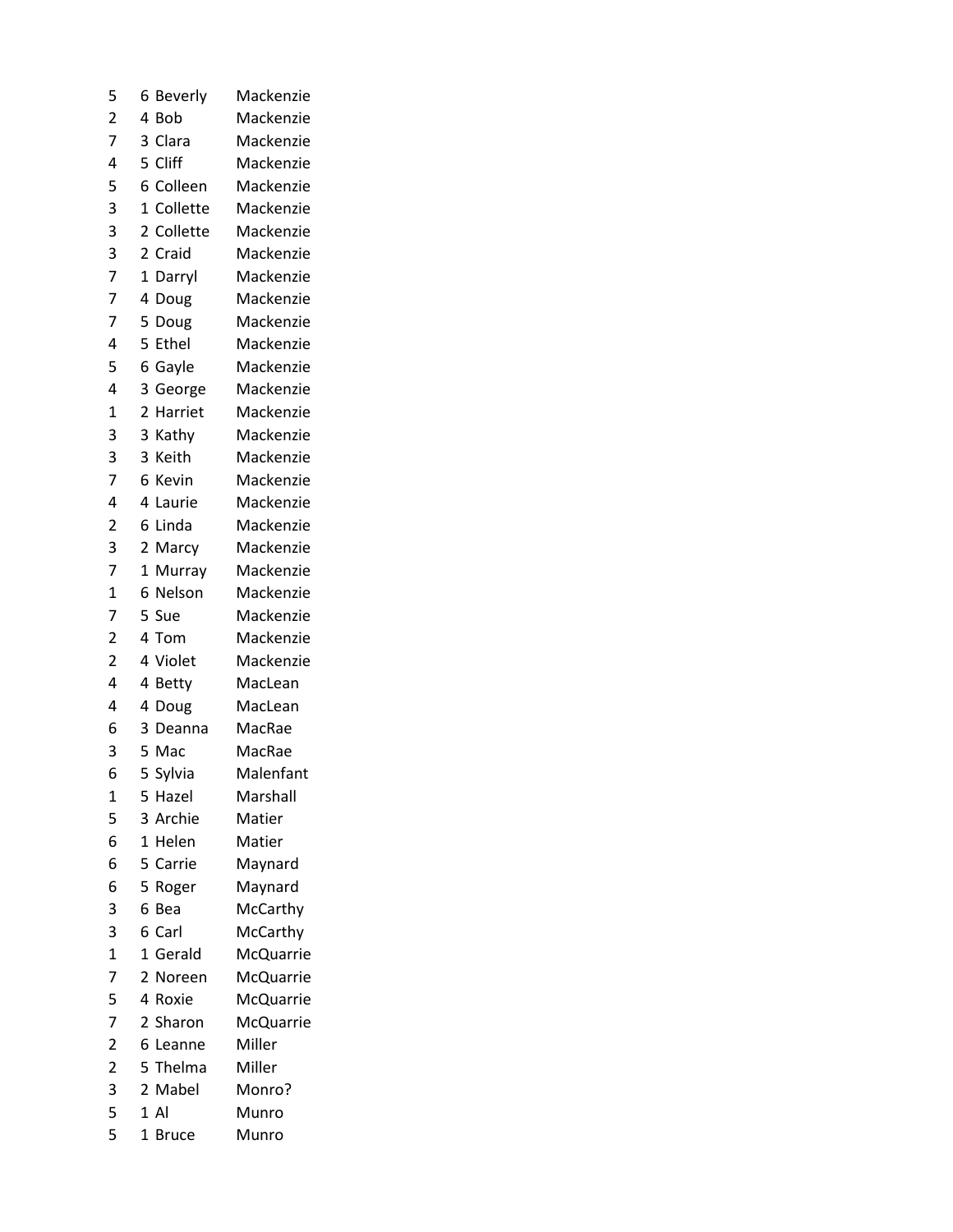| 5                       | Shelley<br>1           | Munro            |
|-------------------------|------------------------|------------------|
| 7                       | 6 Ruth                 | Nicholson        |
| 4                       | 2 Dorothy              | Noble            |
| $\overline{2}$          | 1 June                 | Noble            |
| 4                       | 3<br>Dorothy           | O'Keefe          |
| 4                       | 3 Kathy                | O'Keefe          |
| 6                       | 4 Mrs. Glen            | O'Neil           |
| 6                       | 4 Sharon               | O'Neil           |
| 5                       | 5<br>Irene             | <b>Ouellette</b> |
| 5                       | 5<br>Ruby              | Peebles?         |
| 5                       | 6 April                | Phillips         |
| 3                       | 2<br><b>Barbara</b>    | Phillips         |
| 6                       | 5 Charlotte            | Phillips         |
| 7                       | 6 Dale                 | Phillips         |
| 6                       | 5 David                | Phillips         |
| 5                       | 5 Doreen               | Phillips         |
| 7                       | 6 Doris                | Phillips         |
| 3                       | 1 Gloria               | Phillips         |
| 3                       | 1<br>Jack              | Phillips         |
| 5                       | 5 Judy                 | Phillips         |
| 6                       | 5 Leonard              | Phillips         |
| 7                       | 1 Robin                | Phillips         |
| 7                       | 4 Ruth                 | Phillips         |
| 3                       | 2 Susan                | Phillips         |
| 3                       | 1 Vera                 | Phillips         |
| 5                       | 4 Bertha               | Pinkney          |
| 3                       | 3 Hilda                | Pitters          |
| $\overline{7}$          | 4 Marion               | Pitters          |
| 5                       | 2 Herb                 | Price            |
| 5                       | 2 Sybil                | Price            |
| 4                       | 3 Angus                | Quick            |
| 7                       | 5<br>Gerry             | Quick            |
| 4                       | 3 Jim                  | Quick            |
| 7                       | 5 Karen                | Quick            |
| 7                       | 5<br>Nancy             | Quick            |
| $\overline{\mathbf{c}}$ | $\mathbf{1}$<br>Victor | Quick            |
| $\overline{1}$          | 5<br>Mary              | Racon?           |
| 7                       | 3<br>Bob               | Reeb             |
| $\overline{\mathbf{c}}$ | 2 Dora                 | Reeb             |
| 3                       | 1 Elizabeth            | Reeb             |
| $\overline{7}$          | 6 Isabelle             | Reeb             |
| $\mathbf 1$             | 6 Jim                  | Reeb             |
| 7                       | 2<br>Kay               | Reeb             |
| 7                       | 6 Millie               | Reeb             |
| 3                       | 1 Shirley              | Reeb             |
| 5                       | 1 Shirley              | Reeb             |
| 5                       | 1 Susan                | Reeb             |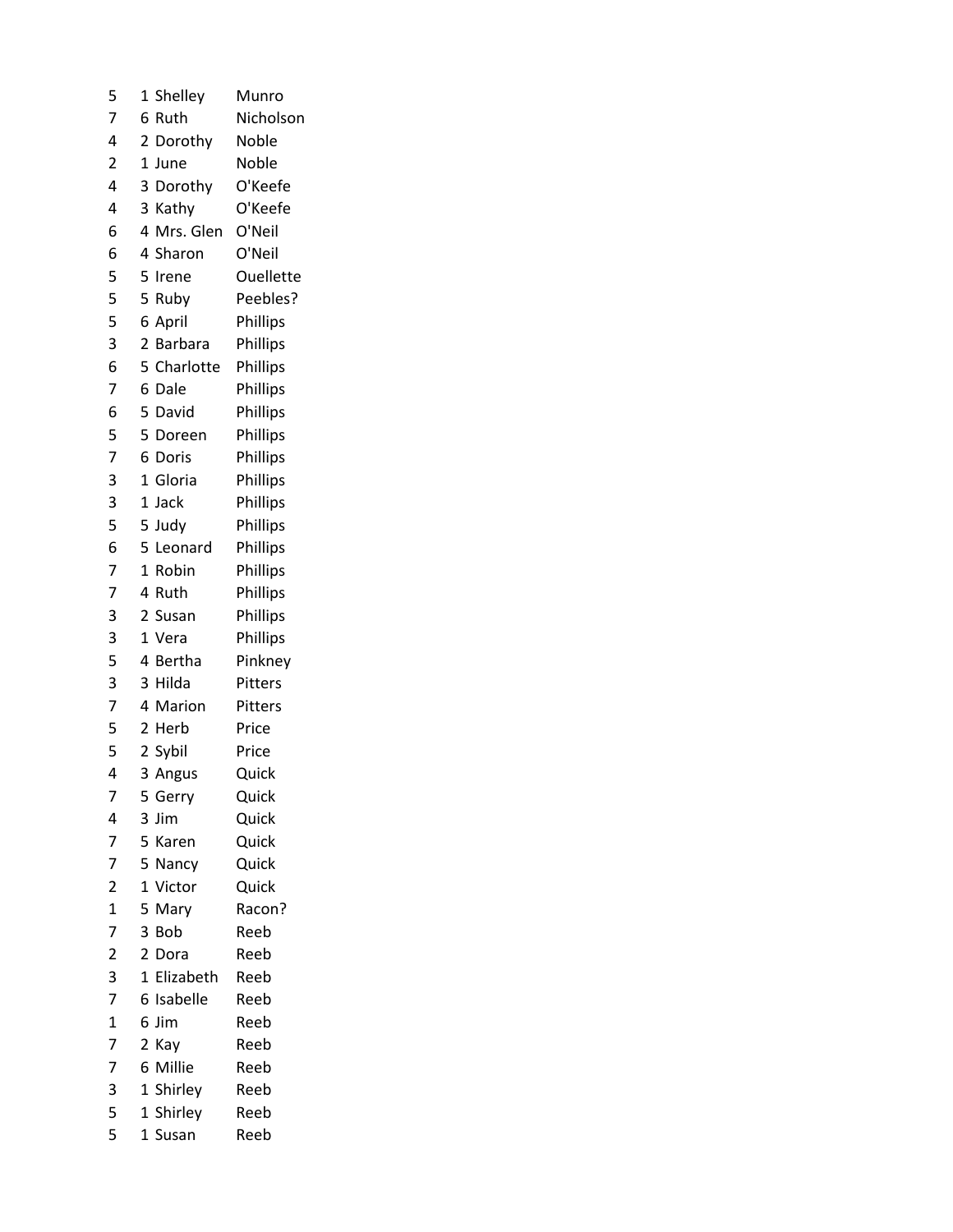| 1              | 1 | Mary              | Rehats?      |
|----------------|---|-------------------|--------------|
| 6              |   | 3 Joe             | Rice         |
| 3              |   | 5 Lottie          | Rice         |
| 5              |   | 6 Brian           | Ritherford   |
| $\mathbf{1}$   |   | 6 Irene           | Robert       |
| $\mathbf{1}$   |   | 6 Lorna           | Robert       |
| 6              | 2 | Lilian            | Roberts      |
| 3              |   | 5 Mildred         | Robinson     |
| 6              |   | 3 Ray             | Robinson     |
| 6              |   | 3 Ann             | Rondot       |
| 3              |   | 5 Israel          | Rondot       |
| 3              |   | 5 Tommy           | Rondot       |
| $\overline{c}$ |   | 6 Eilleen         | Rounding     |
| $\overline{c}$ |   | 6 Lloyd           | Rounding     |
| 5              |   | 1 Arthur          | Rowe         |
| 5              |   | 1 Gertie          | Rowe         |
| $\overline{1}$ |   | 3 Winnie          | Rupert       |
| 4              |   | 3 Carol           | Rutherford   |
| 5              |   | 2 Helen           | Rutherford   |
| 5              |   | 6 Jim             | Rutherford   |
| 4              |   | 3 Pat             | Rutherford   |
| 4              |   | 5 Ethel           | Sales        |
| 4              |   | 5 William         | <b>Sales</b> |
| $\overline{c}$ |   | 5 Isabelle        | Sambell?     |
| $\overline{7}$ |   | 2 Gordon          | Saylor       |
| $\overline{7}$ | 2 | Nellie            | Saylor       |
| 5              |   | 2 Harriet         | Sheridan     |
| 6              |   | 1 Edna            | Sherman      |
| 5              |   | 3 Elmer           | Sherman      |
| 3              |   | 1 Shirley         | Shilson      |
| 6              |   | 1 Art             | Shuttleworth |
| 1              | 6 | Donald            | Shuttleworth |
| 5              |   | 3 Marion          | Shuttleworth |
| 7              | 3 |                   | Shuttleworth |
| $\mathbf{1}$   |   | Nancy<br>2 Violet | Shuttleworth |
| 3              |   | 2 Lorna           | Simpkins     |
| 5              | 5 | Lorna             |              |
| 4              |   |                   | Simpkins     |
| 4              | 1 | Emma              | Simpson      |
|                | 1 | Thomas            | Simpson      |
| 1              |   | 5 Leslie          | Snyder       |
| 3              | 6 | Lil               | Snyder       |
| $\overline{1}$ | 2 | Eugene            | St. Louis    |
| 1              |   | 2 Greta           | St. Louis    |
| $\overline{1}$ |   | 3 Mark            | St. Louis    |
| 1              |   | 3 Sheila          | St. Louis    |
| $\overline{1}$ |   | 3 Tim             | St. Louis    |
| 4              |   | 3 Margaret        | Stephens     |
|                |   |                   |              |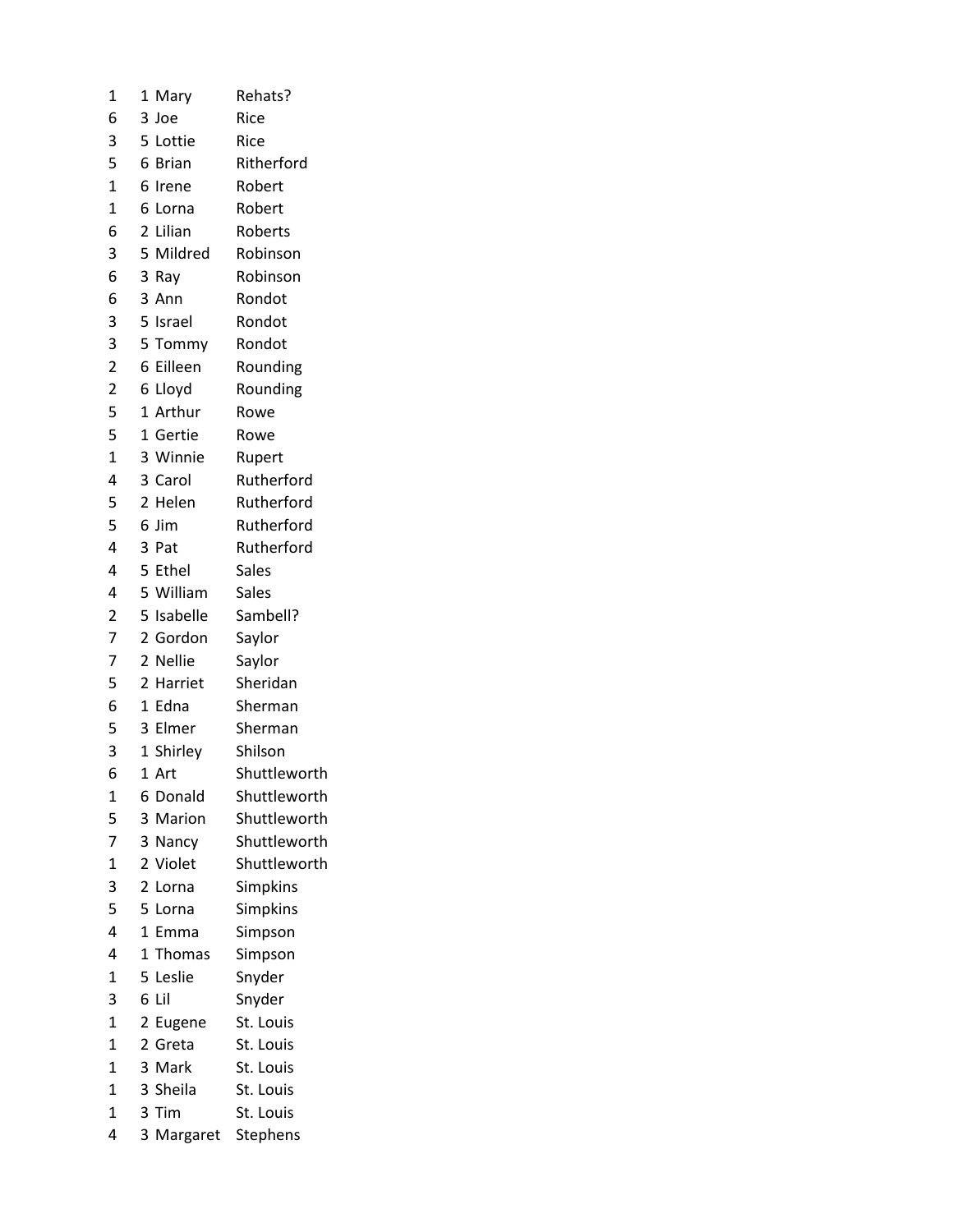| 5                       | Jimm<br>3                         | Stitt      |
|-------------------------|-----------------------------------|------------|
| 6                       | 1 Mary                            | Stitt      |
| 6                       | 5 Shirley                         | Tansley    |
| 6                       | 5 Zelpha                          | Tansley    |
| 5                       | 4 Marie                           | Taylor     |
| $\overline{1}$          | 1 Odell                           | Taylor     |
| 4                       | 2 May                             | Terry      |
| $\mathbf{1}$            | 4 Mickey                          | Terry      |
| 7                       | 5 Rhoda                           | Thompson   |
| 5                       | 5 Margaret                        | Tofflemire |
| $\overline{1}$          | 6 Joyce                           | Ukrainec   |
| 7                       | 3 Wendy                           | Ukrainec   |
| $\overline{\mathbf{c}}$ | 1 Doris                           | Ure        |
| $\overline{c}$          | 1<br>Elmer                        | Ure        |
| $\overline{c}$          | 2 Grace                           | Ure        |
| 4                       | 2 Jessie                          | Ure        |
| 5                       | 3 Jim                             | Ure        |
| $\mathbf 1$             | 4 Joy                             | Ure        |
| 5                       | 3<br>Lily                         | Ure        |
| 6                       | 1 Lori                            | Ure        |
| 7                       | 6 Lynn                            | Ure        |
| 5                       | 6 Mina                            | Ure        |
| 6                       | 1 Ray                             | Ure        |
| 4                       | 2<br>Roger                        | Ure        |
| 7                       | 3 Ted                             | Ure        |
| 3                       | 4 Glen                            | Vaney      |
| 3                       | 4 Ron                             | Vaney      |
| 3                       | 4 Joan                            | Vaney?     |
| 3                       | 3 Brian                           | Vetor      |
| 3                       | 3 Cheryl                          | Vetor      |
| 5                       | 3 Jean                            | Vetor      |
| 6                       | Otis<br>1                         | Vetor      |
| 7                       | 4 Scott                           | Vetor      |
| 5                       | 4 Normalie                        | Voakes     |
| 5                       | 4 Annette                         | Vojinov    |
| $\overline{1}$          | $\mathbf{1}$<br>Mario             | Vozza      |
| $\overline{2}$          | 3 Ada                             | Walstedt   |
| $\overline{\mathbf{c}}$ | 3 Catherine                       | Walstedt   |
| $\overline{2}$          | 3 John                            | Walstedt   |
| $\overline{2}$          | 3 Warren                          | Walstedt   |
| 4                       | $\overline{2}$<br><b>Beatrice</b> | Wardle     |
| $\overline{1}$          | 4 Copper                          | Wardle     |
| 4                       | 2<br>Margaret                     | Wardle     |
| 1                       | 4<br>Roy                          | Wardle     |
| 6                       | Edward<br>6                       | Washbrook  |
| 6                       | 6 Francis                         | Washbrook  |
| 6                       | 6 Fred                            | Washbrook  |